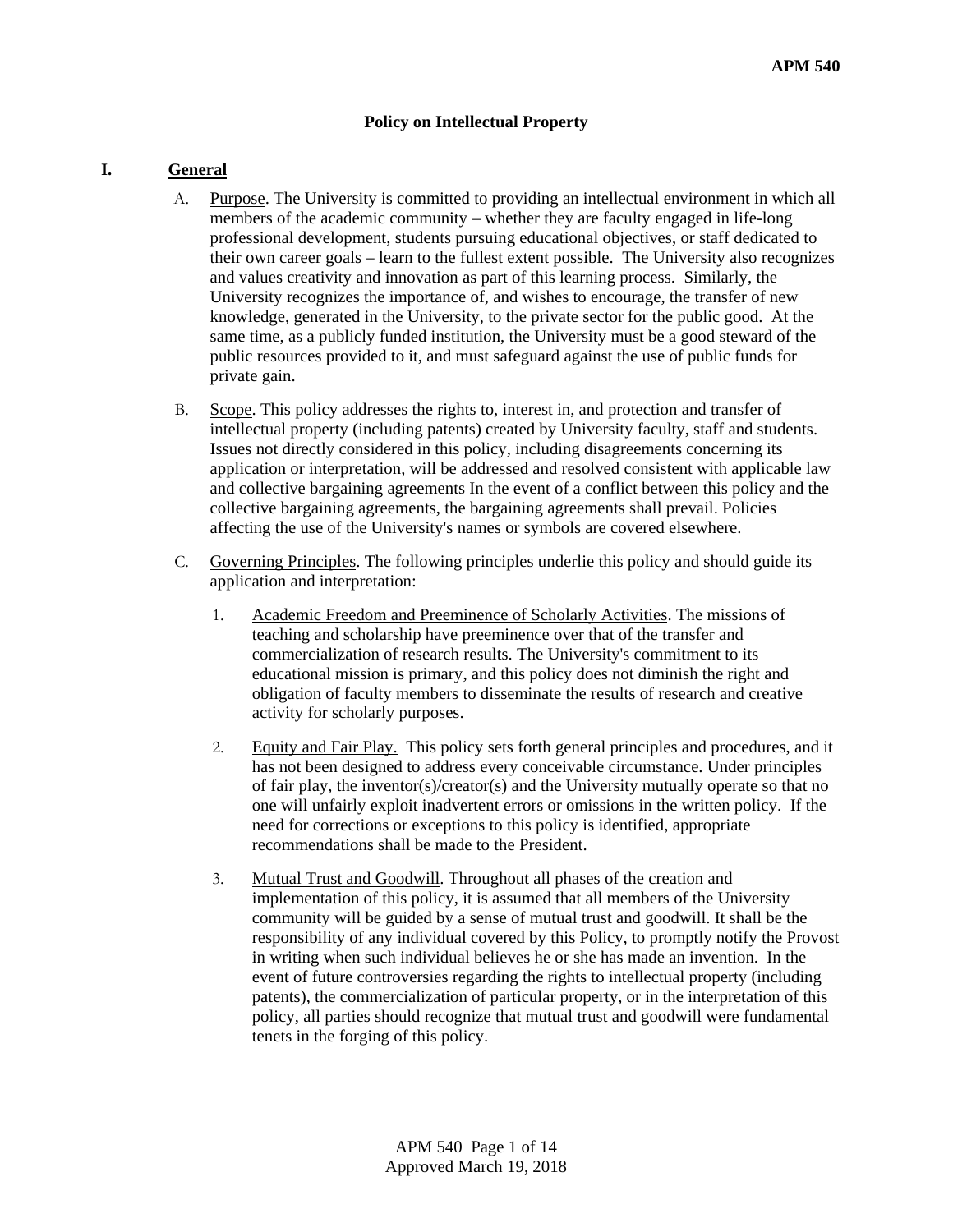- 4. Faculty Governance and Review. University faculty, through the Patent Board for potentially patentable intellectual property, and the Intellectual Property Review Committee for all other intellectual property, shall play a primary role in the establishment and periodic revision of this policy, and in the review and recommendation of resolutions to disputes arising under it.
- 5. Transparency. The principle of transparency promotes both the disclosure and avoidance of actual and apparent conflicts of interest associated with external commercial activities.
- 6. Reasonableness in Licensing. When the University owns intellectual property (including patents) under this policy, the inventor or creator shall normally play an active role in the entire licensing process, including consultation and/or approval of licensing decisions, particularly where the inventor/creator has no financial interest in the licensee. Otherwise, such participation shall be consistent with conflict of interest regulations or University policy.
- 7. Confidentiality. With respect to the intellectual property that is the subject of this policy, confidentiality shall be maintained to the extent required to protect its value and to the extent allowed by law.
- 8. Written Agreements. The University and inventor/creator of intellectual property shall enter into a written agreement to commemorate the understandings between them relative to any University involvement in the development of intellectual property, shared equity interests, and related matters referenced in this Policy. All such agreements shall be in compliance with any applicable Collective Bargaining Agreement then in effect."
- 9. Sponsored Grant Contracts. The provisions of this Policy shall not supersede or supplant ownership agreements and provisions related thereto that are specified in sponsored grant contracts.
- D. Policy Application. This policy takes effect immediately and supersedes all prior intellectual property (including patent) policies.
- E. Key Terms. For purposes of this policy, the following key terms are defined as follows:
	- 1. Unless otherwise specified, "intellectual property" means inventions, discoveries, innovations, and copyrightable works. Cases regarding potentially patentable intellectual property are reviewed by the Patent Board as needed in order to make recommendations with respect to the issue of the determination of the respective interests of the University and inventor/creator, as well as the dedication of financial support to the process required to protect the intellectual property. Cases regarding all other intellectual property are reviewed by the Intellectual Property Committee in order to make similar recommendations.
	- 2. "Inventions", "discoveries", or "innovations" include tangible or intangible inventions, whether or not reduced to practice and tangible research products whether or not patentable or copyrightable. Such research products include, for example: computer programs, integrated circuit designs, industrial designs, databases, technical drawings, biological materials, and other technical creations.

APM 540 Page 2 of 14 Approved March 19, 2018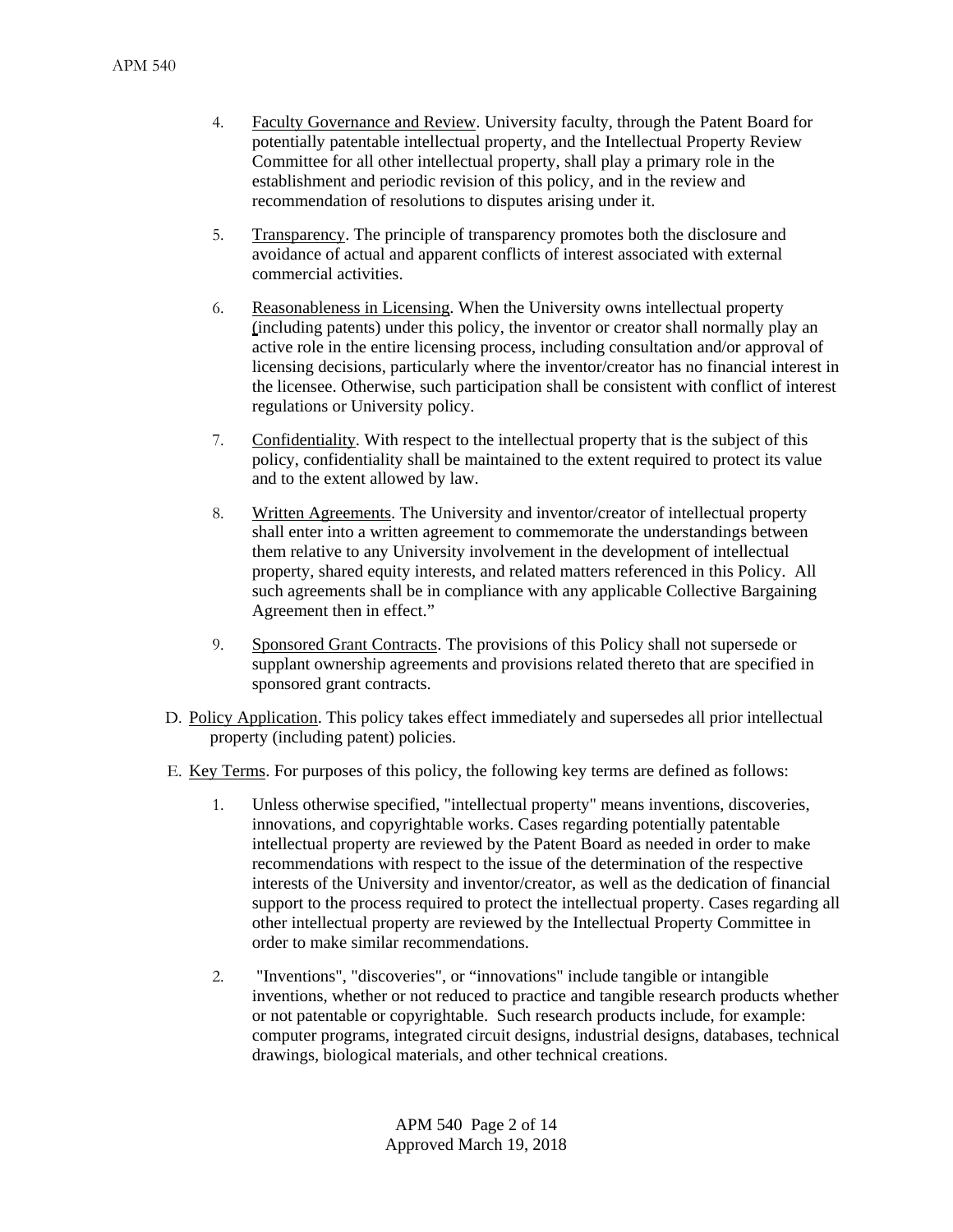- 3. "Copyrightable works" mean original works of authorship fixed in tangible media of expression.
	- a. "Works of authorship" include literary, musical, dramatic, audiovisual, architectural, pictorial, graphic and sculptural works and sound recordings. Computer programs are works of authorship to the extent they are protected by the federal copyright laws.
	- b. "Tangible media of expression" include physical, digital and other formats now known or later developed from which copyrightable works may be stored, reproduced, perceived or otherwise communicated, either directly or with the aid of a machine or device.
- 4. "Software" means computer instructions (algorithms and code), data and accompanying documentation.
	- a. "Algorithm" means a logical arithmetical or computational procedure that if correctly applied ensures the solution of a problem.
	- b. "Source code" means an original computer program written by a programmer in human-understandable form. It is converted into the equivalent object code (written in machine language) by the compiler or assembler in order to run on a computer.
	- c. "Object code" means the form of a program that is executable by a machine, or usable by an assembler that translates it directly to machine-understandable language. This form of software is not readable or modifiable by human beings other than through extraordinary effort.
- 5. "Net proceeds" means the net amount received in each fiscal year from the transfer or licensing of intellectual property after deduction of all accrued costs reasonably attributable to such intellectual property, including without limitation any reasonable expense of prosecution, protection and litigation, and commercialization. Such direct costs typically include: legal filing fees; patent application, issuance and maintenance charges; transfer or licensing costs; and product development costs. All expenditures, special advances and repayment terms shall be identified and detailed in writing at the time they are made. The time of regular University and Foundation personnel will not be included in the determination of costs attributable to intellectual property protection and commercialization.
- 6. "Equity interest" refers to beneficial rights (such as royalties) derived from intellectual property owned by another.
- 7. "Disclosure statement" means a written general description of a creation by the creator used to help assess the nature, extent and likely intellectual property interests in and development potential of the creation.
- 8. "Faculty" means members of Collective Bargaining Unit 3, as well as visiting professors and volunteer professors.
- 9. "Staff" means all employees of the University, other than faculty and students..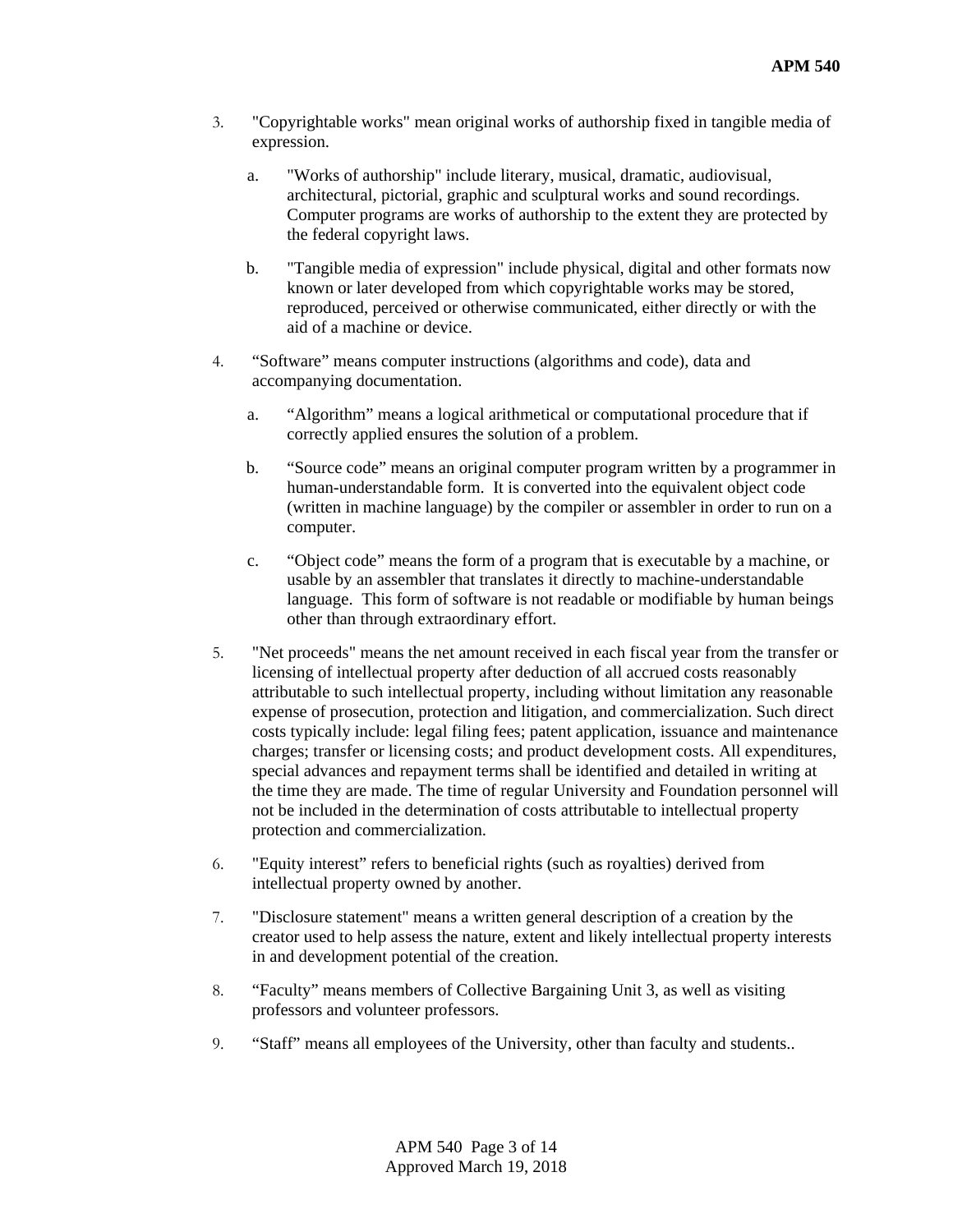- 10. "Student" means any individual enrolled in the University, or working in a student capacity under the auspices of the University or Foundation even if not enrolled at the time, excepting those who fall under the definition of faculty or staff.
- 11. "Sponsor" means any external individual or entity, whether public or private, that enters into a formal agreement with the University or Foundation, whereby the Sponsor provides support for a project to be carried out by University faculty, staff and/or students.
- 12. "Extraordinary resources" means University and/or Foundation resources that are essential to the development of the intellectual properties, and/or that in the reasonable consideration of the committee (see below), appear to be substantial in terms of the volume, value, or unusual nature of the resources provided to the inventor. These resources include time, facilities or materials regardless of whether they emanate from federal or state appropriations, student fees, donations, grants, contracts or other sources. Extraordinary resources do not include the ordinary use of resources typically available to the developer of the intellectual property within his or her scope of employment. The Patent Board will be responsible for evaluating the University's contribution of extraordinary resources to a specific patentable intellectual property in cases of disagreement between the inventor/creator and the University concerning this contribution. The Intellectual Property Review Committee (Section III.A.2) will be responsible for evaluating the University's contribution of extraordinary resources to all other specific intellectual property in cases of disagreement between the inventor/creator and the University concerning this contribution.

#### **II. OWNERSHIP AND OTHER INTEREST**

- A. Copyright.
	- 1. Framework. This section deals with the ownership of copyrightable intellectual property created by faculty, staff and students (in separate sections). Faculty creations are governed by section II. A. 2; staff creations are governed by section II. A. 3; and student creations are governed by section II. A. 4.
	- 2. Faculty Creations.
		- a. Faculty own the copyright resulting from scholarly and creative publications they develop. The University's equity interest is determined by the circumstances listed below.
		- b. If the University provides extraordinary resources toward the creation of copyrightable property, the faculty will own the copyright but the University will be entitled to an equity interest in the profits derived from the commercialization of the intellectual property, according to the provisions in section II.D.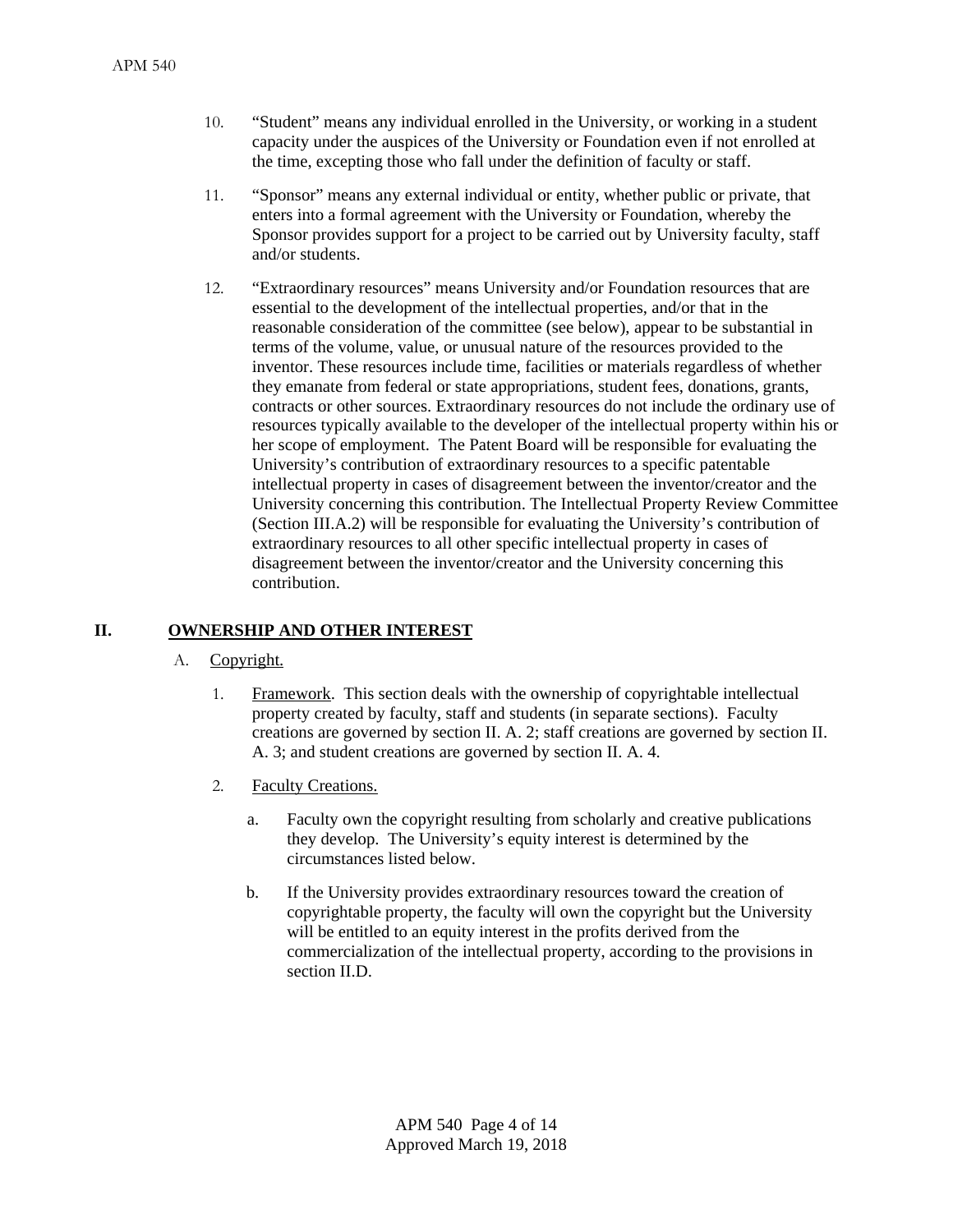- c. If the University initiates a creative project, solicits voluntary faculty participation in the project, and provides funding for the project, possibly including compensation/release time for the faculty member, the University will own the intellectual property rights developed through the project unless the University agrees to share ownership. A written document, signed by the faculty member prior to initiation of the project, will be executed to acknowledge the University's ownership, or sharing arrangement, and the faculty member's commitment to cooperate with the University, at University expense, to protect and commercialize the intellectual property. Should the parties agree, the University may opt to share with the faculty involved any profits that result from the intellectual property created on the project. Such agreement, and the details of profit-sharing arrangements, shall be recorded in a written document, signed by both parties, which shall supersede this policy to the extent that any provisions conflict.
- d. If the University or Foundation and an outside sponsor enter into an agreement to carry out research or other creative activity involving faculty, the faculty who participate in the project shall comply with the conditions of the agreement regarding ownership, protection and licensing of intellectual property developed under the agreement, and may be required to agree in writing that they will so comply. Copyright terms of such agreements, even when they deviate from the provisions of this policy, will be negotiated with the sponsor by theDean of the Division of Research and Graduate Studies, with the consent of the faculty involved and the appropriate Dean(s).

#### 3. Staff Creations.

- a. Staff creations would be treated the same as faculty creations, except that in all cases, the University would enjoy and retain a permanent, non-exclusive, worldwide, royalty-free license to use all intellectual property produced in the course of the staff member's employment.
- b. The University or Foundation may employ or engage individuals under specific contractual terms that allocate copyright ownership rights between the parties in a different manner than specified above. Such agreement(s) shall supersede this policy to the extent that any provisions conflict.
- c. There may be occasions when University staff also serve as faculty for the University. Under these circumstances, written agreements should be entered into in advance of undertaking any research or creative activity to clarify whether the individual is acting in their staff or faculty capacity in carrying out the activity. Unresolved questions on ownership related to potentially patentable intellectual property may be directed to the Patent Board and a recommendation regarding ownership rights will be made to the President, who will make a final determination on this issue. Such agreement(s) shall supersede this policy to the extent that any provisions conflict. Unresolved questions on ownership related to all other intellectual property may be directed to the Intellectual Property Review Committee and a recommendation regarding ownership rights will be made to the President, who will make a final determination on this issue.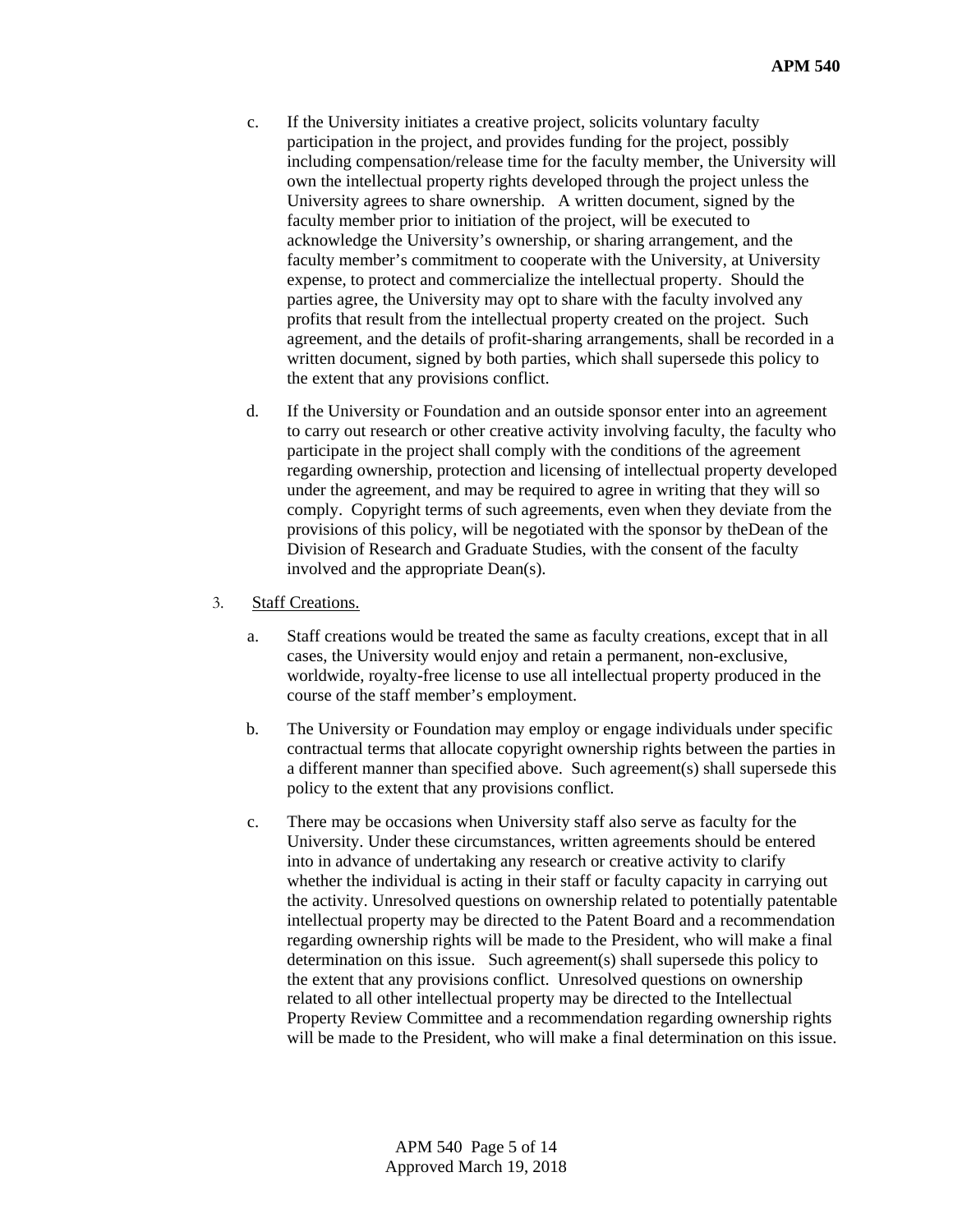### 4. Student Creations.

- a. Students will normally own the copyright to the scholarly and creative publications they develop, including works fulfilling course requirements (term papers and projects), Senior Projects, Masters Theses/Projects, and Doctoral Dissertations/Projects. Students retain copyright ownership as long as they are not paid for the work that results in the creation and do not receive extraordinary resources in support of the work. Nonetheless, by enrolling at the University, the student grants the University a nonexclusive, royalty-free license to mark on, modify, publicize, retain, and use in the advancement of the University's educational mission. The University is not entitled to an equity share in any ownership profits, except in the circumstances covered below.
- b. When the student is employed by the University or Foundation and the creation falls within the scope of that employment, either the University or Foundation or the faculty member (when the student is hired specifically to work on a faculty project), or student employee owns the copyright according to the same standards that apply to staff creations, under sections II.A.3 above, or faculty creations under Section II.A.2.
- c. If the student receives extraordinary resources that further the creation or development of the creative work, then the student owns the copyright, but the University retains an equity interest in the creation, using the same standards that govern faculty creations under section II.A.2.b.
- d. If the student works on a sponsored project or a special intellectual property agreement and the creation falls within the scope of that work, then the student is bound by the written agreements governing the allocation of copyright ownership.
- e. When the student is employed by an outside entity (not the University or Foundation) and the creation falls within the scope of that employment, then the student normally will be bound by a contract with the outside entity, including any provisions for copyright ownership, and the University will have no rights to the intellectual property developed.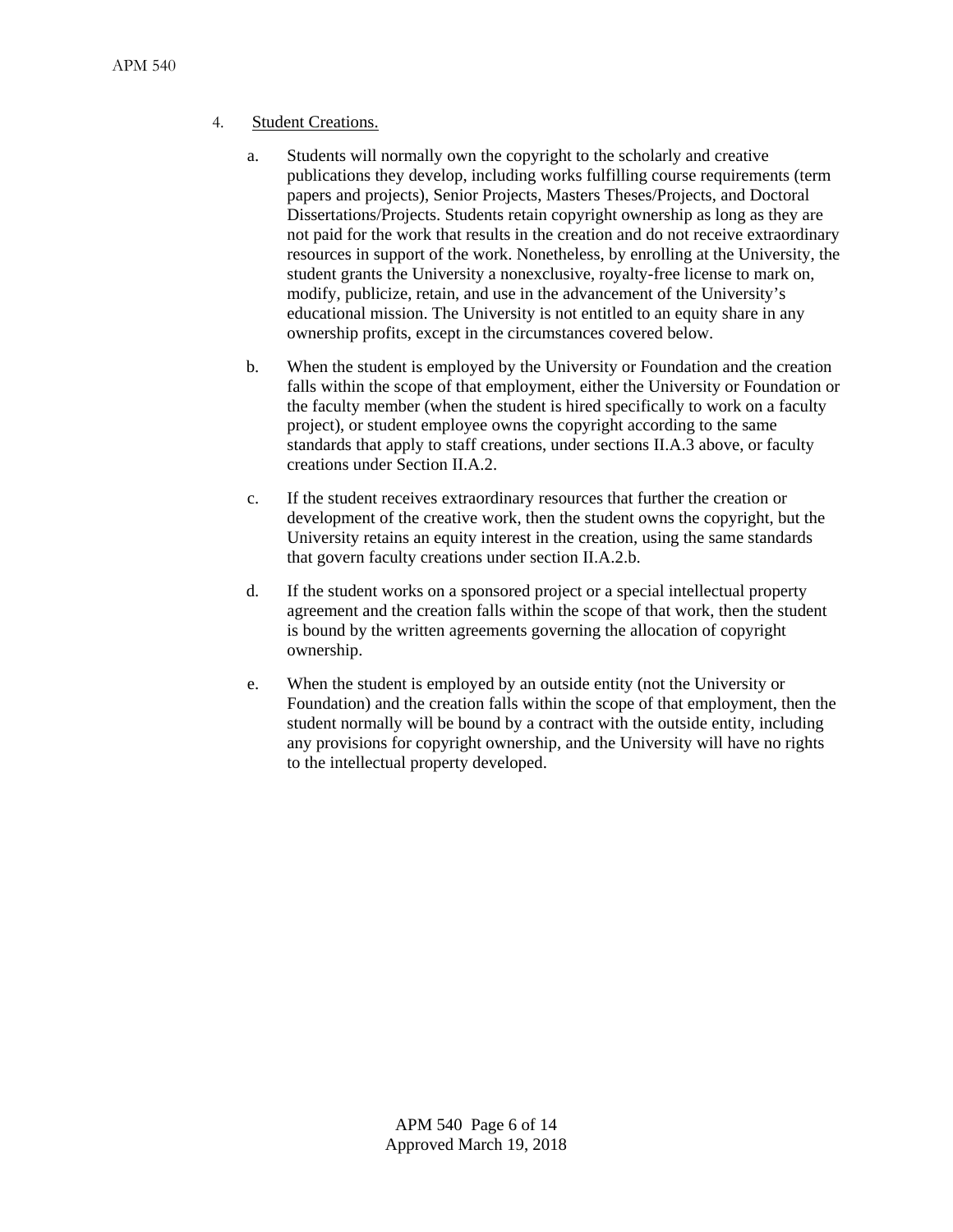- B. Patents.
	- 1. Framework. This section deals with the ownership of potentially patentable intellectual property created by faculty, staff and students (in separate sections). Faculty inventions are governed by section II.B. 2.; staff inventions are governed by section II.B. 3; and student inventions are governed by section II.B. 4.
	- 2. Faculty Inventions.
		- a. Faculty own the intellectual property resulting from their scholarly activity. The University's equity interest is determined by the circumstances listed below.
		- b. If the University provides extraordinary resources to the creation of intellectual property, then the faculty will own the intellectual property rights, but the University will be entitled to an equity interest in the profits derived from the commercialization of the intellectual property, according to the provisions in section II.D.
		- c. If the University initiates a creative project, solicits voluntary faculty participation in the project, and provides funding for the project, possibly including compensation/release time for the faculty member, the University will own the intellectual property rights developed through the project unless the University agrees to share ownership. A written document, signed by the faculty member prior to initiation of the project, will be executed to acknowledge the University's ownership, or sharing arrangement, and the faculty member's commitment to cooperate with the University, at University expense, to protect and commercialize the intellectual property. Should the parties agree, the University may opt to share with the faculty involved any profits that result from the intellectual property created on the project. Such agreement, and the details of profit-sharing arrangements, shall be recorded in a written document, signed by both parties, which shall supersede this policy to the extent that any provisions conflict.
		- d. If the University or Foundation and an outside sponsor enter into an agreement to carry out research or other creative activities involving faculty, the faculty who participate in the project shall comply with the conditions of the agreement pertaining to the ownership, protection and licensing of intellectual property developed, and may be required to agree in writing that they will so comply. The intellectual property terms of such agreements, even when they deviate from the provisions of this policy, will be negotiated with the sponsor by the Dean of the Division of Research and Graduate Studies, with the consent of the faculty involved and the appropriate Dean(s). Such agreement(s) shall supersede this policy to the extent that any provisions conflict.
	- 3. Staff Inventions. Staff inventions should be treated the same as faculty inventions, except that in all cases, the University would enjoy a permanent, worldwide, nonexclusive, royalty-free license to use all intellectual property produced in the course of staff's employment.
		- a. The University or Foundation may employ or engage individuals under specific contractual terms that allocate copyright ownership rights between the parties in a different manner than specified above. Such agreement(s) shall supersede this policy to the extent that any provisions conflict.

APM 540 Page 7 of 14 Approved March 19, 2018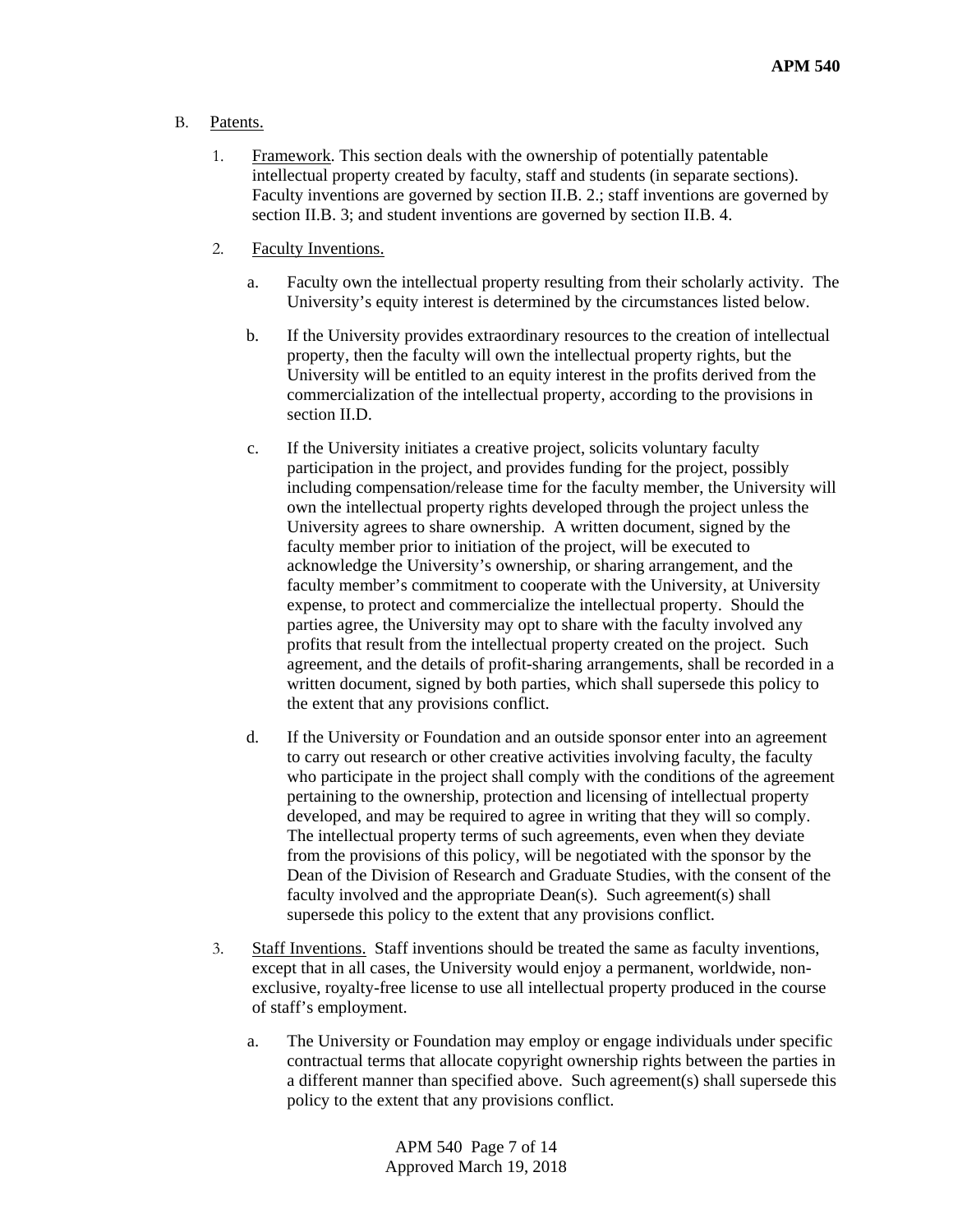- b. There may be occasions when University staff also serve as faculty for the University. Under these circumstances, written agreements should be entered into in advance of undertaking any research or creative activity to clarify whether the individual is acting in their staff or faculty capacity in carrying out the activity. Unresolved questions on ownership related to potentially patentable intellectual property may be directed to the Patent Board and a recommendation regarding ownership rights will be made to the President, who will make a final determination on this issue. Such agreement(s) shall supersede this policy to the extent that any provisions conflict. Unresolved questions on ownership related to all other intellectual property may be directed to Patent Board and a recommendation regarding ownership rights will be made to the President, who will make a final determination on this issue.
- 4. Student Inventions. Students enrolled at the University may create valuable intellectual property while fulfilling course requirements, in conjunction with University employment, and/or through the use of University resources. The ownership interests in such intellectual property depend on the particular circumstances surrounding the creation. In particular, students must be careful to differentiate their own creative contributions from those of their faculty instructors and mentors. The following parameters apply:
	- a. The student is not paid for the work that results in the creation and does not receive significant University resources in support of the work. In these circumstances, the student owns the intellectual property interests in the creation. This is true even if the intellectual property is created to fulfill course requirements or other academic requirements. Nonetheless, by enrolling at the University, the student grants the University a nonexclusive, royalty-free license to mark on, modify, publicize, retain, or otherwise use in the advancement of the University's educational mission. The University is not entitled to an equity share in any ownership profits, except in the circumstances covered below.
	- b. The student is employed by the University or Foundation and the creation falls within the scope of employment. In these circumstances, either the University, Foundation or the supervising faculty (when the student is hired specifically to work on a faculty project), or student employee owns the intellectual property, according to the same standards that apply to staff creations under sections II.B.3, or faculty creations under Section II.B.2.
	- c. The student receives extraordinary resources that further the creation or development of the intellectual property. In these circumstances, the student owns the intellectual property, but the University retains an equity interest, using the same standards that govern faculty creations under section II.B.2.b.
	- d. If the student works on a sponsored project or under a special intellectual property agreement and the creation falls within the scope of that work, then the student is bound by the written agreements governing the allocation of intellectual property rights.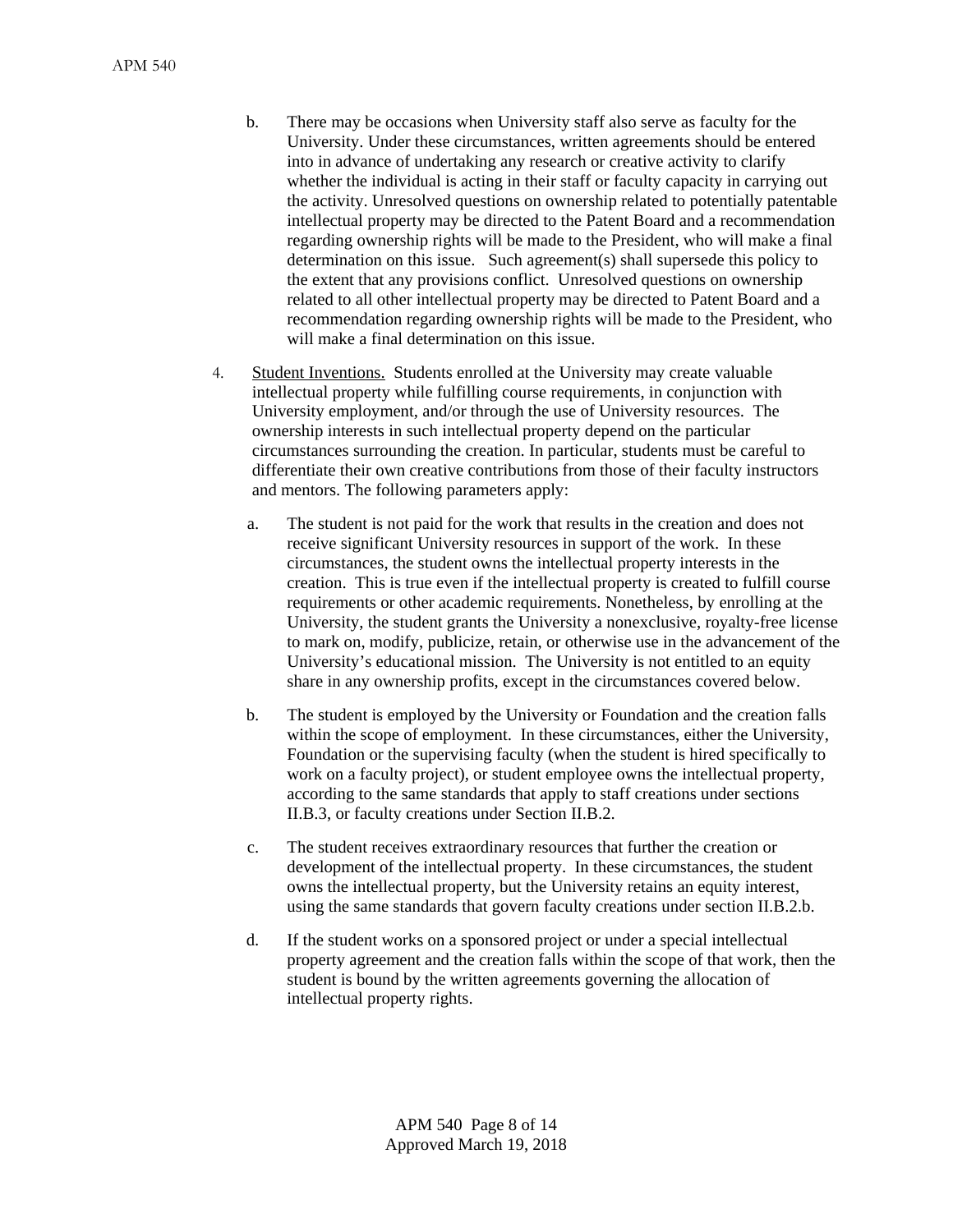- e. The student is employed by an outside entity (not the University or Foundation) and the creation falls within the scope of that employment. Under these circumstances, the student normally will be bound by a contract with the outside entity, including provisions intended to protect and allocate intellectual property rights, and the University will have no rights to the intellectual property developed. University resources may not be used unless a prior special intellectual property agreement is in place (see d. above).
- C. Software.
	- 1. The proprietary protection available for software is unique in that both copyright and patent are available. Copyright protection may cover the expression of the software ideas in a tangible medium, while patent protection may cover algorithmic inventions. Due to this dual approach, software should first be considered under the patent provisions of this policy at II. B., and is therefore subject to disclosure of any underlying algorithms that appear to have commercial value. After consideration of patent protection for valuable software algorithms, copyright, at II.A, should be considered as additional or alternative protection.
	- 2. In accordance with section I.C.1, and absent a specific agreement to the contrary, the University favors the copyright and publication of source code as well as its underlying object code. This is in contrast with the common commercial practice that utilizes trade secrecy for source code in order to prevent the dissemination and discussion of any innovative ideas it reveals. As with the underlying algorithms that, if patented, must be published so that they may be studied and discussed by other researchers, the University believes that source code should be published in a form that is amenable to research and will promote scientific progress. The object code is similarly subject to copyright.
- D. University Equity Interests. Even when the University does not own intellectual property under this policy, if the University provides extraordinary resources to the creation of intellectual properties, it enjoys an equity interest in the net proceeds derived from those properties. The University's equity interest is determined by the extent of use and the value of these extraordinary resources. The amount of the University's equity interest in a particular intellectual property will be agreed upon before pursuing protection/commercialization, and in the absence of such agreement, will be presumed to be 50%. The University's share will not be greater than 50% of the value of the intellectual property.

If the creator/inventor does not receive separate payment from commercialization of the intellectual property from an outside company, corporation or foundation, then the University shall share net proceeds from the commercialized intellectual property with the creator/inventor subject to the conditions outlined below. The amount that an individual creator/inventor must render to the University, in recognition of its equity interests, is determined as follows:

1. All fees and costs expended by the University to protect the intellectual property must first be reimbursed to the University before any distributions from commercialized or licensed inventions are made to inventors/creators.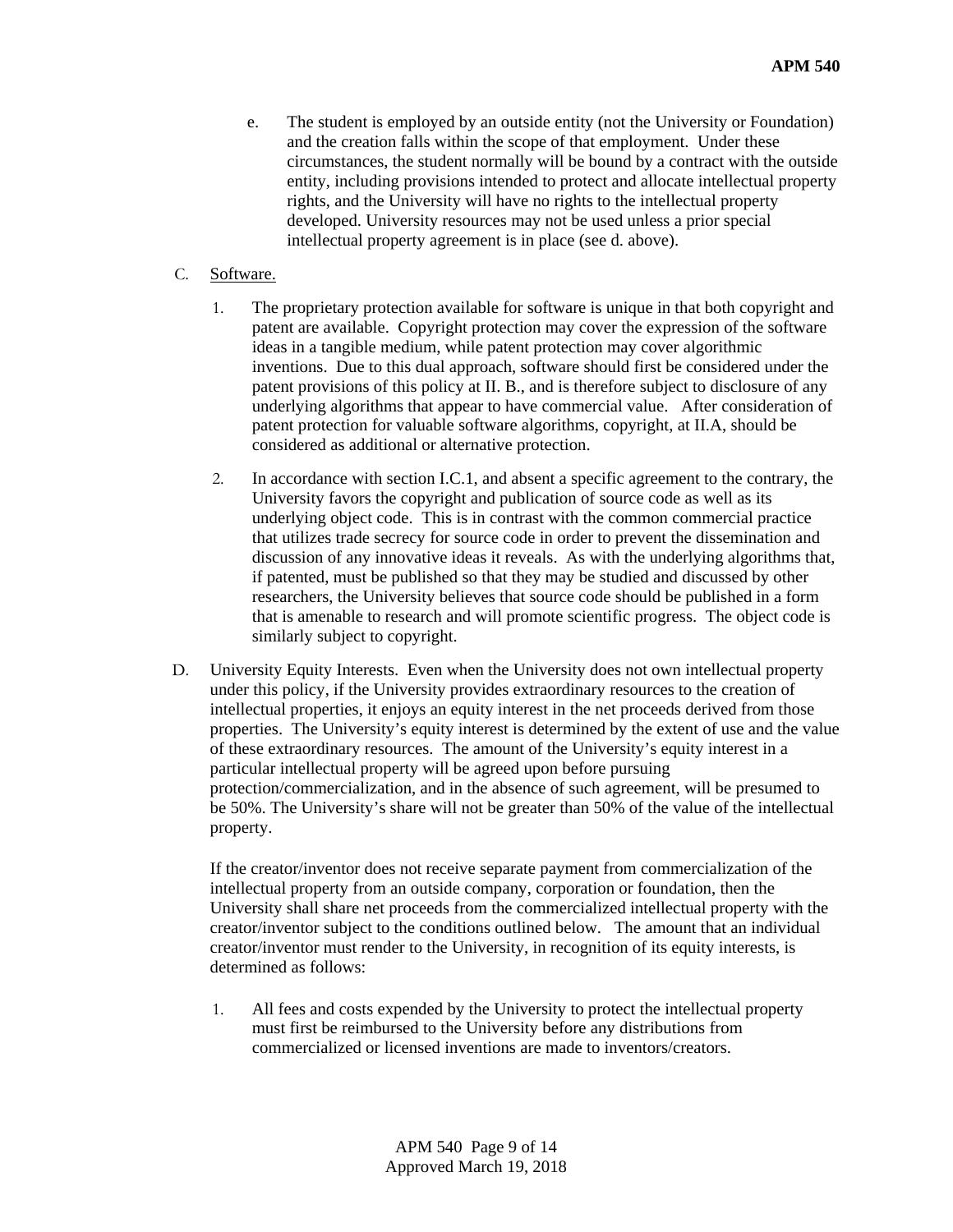2. In the absence of another agreement, net proceeds received from an intellectual property subject to University equity interest will be allocated as 50% to the University to be distributed by the Provost as 25% to the appropriate college/school dean and 25% to be used in the interest of the university as determined by the Grants and Contracts Advisory Board (GRAB); and 50% to the creator(s)/inventor(s). If there is more than one creator/inventor, then the creators/inventors shall split their allocated 50%.

# **III. ADMINISTRATIVE PROCEDURES**

#### A. The University.

- 1. University Administration. The University President is responsible for policy matters relating to intellectual property and affecting the University's relations with inventors and creators, public agencies, private research sponsors, industry, and the public. The Office of the Provost in cooperation with the Dean of the Division of Research and Graduate Studies and the Foundation shall implement and administer this policy, including negotiation of intellectual property terms in agreements with sponsors, evaluation of patentability or other forms of intellectual property protection, filing for patents, negotiation of use rights, and the pursuit of infringement actions.
- 2. Composition and Charge of the Patent Board.
	- a. The Patent Board shall consist of the following members:
		- i. The Provost and Vice President for Academic Affairs
		- ii. The Vice President for Administration
		- iii. The Dean of the Division of Research and Graduate Studies (who will chair the Patent Board)
		- iv. The Dean of Graduate Studies
		- v. A representative of the California State University, Fresno Foundation Auxiliary Corporations
		- vi. Three members of the faculty appointed by the President
		- vii. One appointee selected by the Patent Board Chair.
	- b. The Patent Board as defined above shall be the deliberative body of the University with respect to all policies and procedures related to patentable intellectual property.
	- c. Upon submission to the Division of Research and Graduate Studiesof the Invention Disclosure form indicating that an invention has been made or a strong potential exist, the Dean of the Division of Research and Graduate Studies shall convene the Patent Board to allow the Patent Board to review the disclosure of the invention for its merit as being potentially patentable, and otherwise satisfy its responsibilities under this policy. It is understood that the Patent Board will make every effort to respond in a timely manner.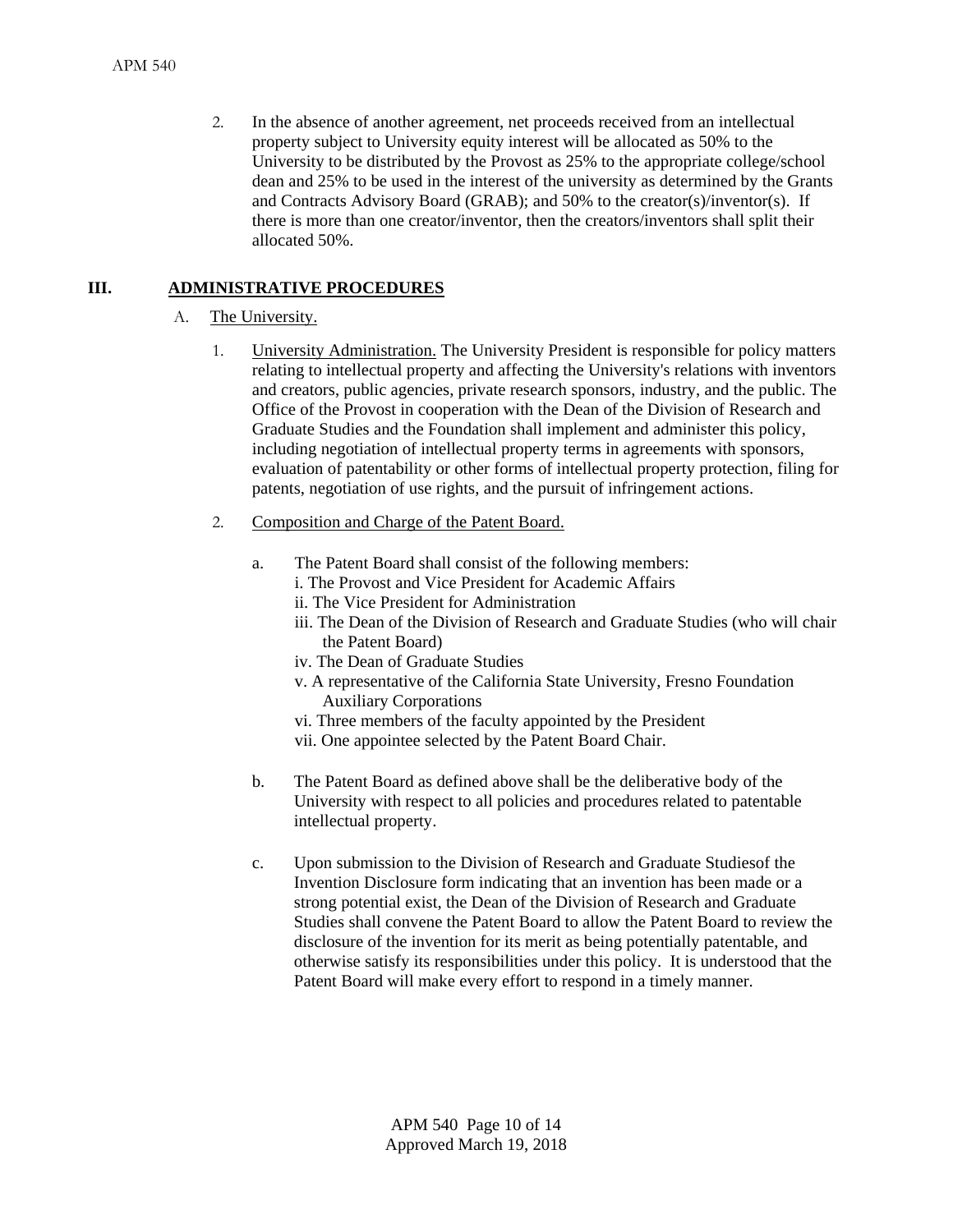- d. The Patent Board shall recommend to the Provost whether or not the University should undertake the timely prosecution of a patent application for the invention. This recommendation will include the Board's determination of equity and rights of all parties concerned, and the means for prosecuting the patent application.
- e. In extenuating circumstances where time is critical and the Patent Board may not be readily convened, the Provost is authorized to act without the recommendation of the Patent Board with the understanding that the Patent Board will be convened as soon as possible and apprised of the status of the project, and will then proceed with the normal process.
- 3. Composition and Charge of the Intellectual Property Review Committee.
	- a. The Committee shall be composed of
		- i. Four members appointed by the President,
		- ii. Four members appointed by the Academic Senate
		- iii. One graduate student appointed by the Associated Students, California State University, Fresno
	- b. The committee shall be chaired by a faculty member.
	- c. The Committee's charge is as follows:
		- i. To review and monitor University activities on matters relating to the administration of this policy and to make recommendations to the Academic Senate regarding policy revisions as needed.
		- ii. To serve as a committee of the whole, or through ad hoc committees or subcommittees, to hear disputes regarding the implementation of the terms of signed separate individual agreements and make recommendations to the Provost.
- 4. In many cases the inventor/creator will reach an agreement with the University concerning ownership rights without the need for review by the Committee. In making its assessment, the Committee will rely on information provided by both the inventor/creator and the University. Committee deliberations will be in closed session to protect proprietary information, and may at the discretion of the Patent Board, be held outside the presence of the inventor/creator. Similarly, to maintain confidentiality to the extent reasonably practicable, committee records will be kept confidential and committee members will be bound to maintain confidentiality. The Patent Board may invite any experts to attend its meetings, if in the discretion of the Patent Board Chair, the presence of such expert will assist the Patent Board in its deliberations, provided that any such expert shall agree to sign a non-disclosure statement prior to attending such meeting. The purpose of the review will be to help the parties reach agreement within the framework of this policy.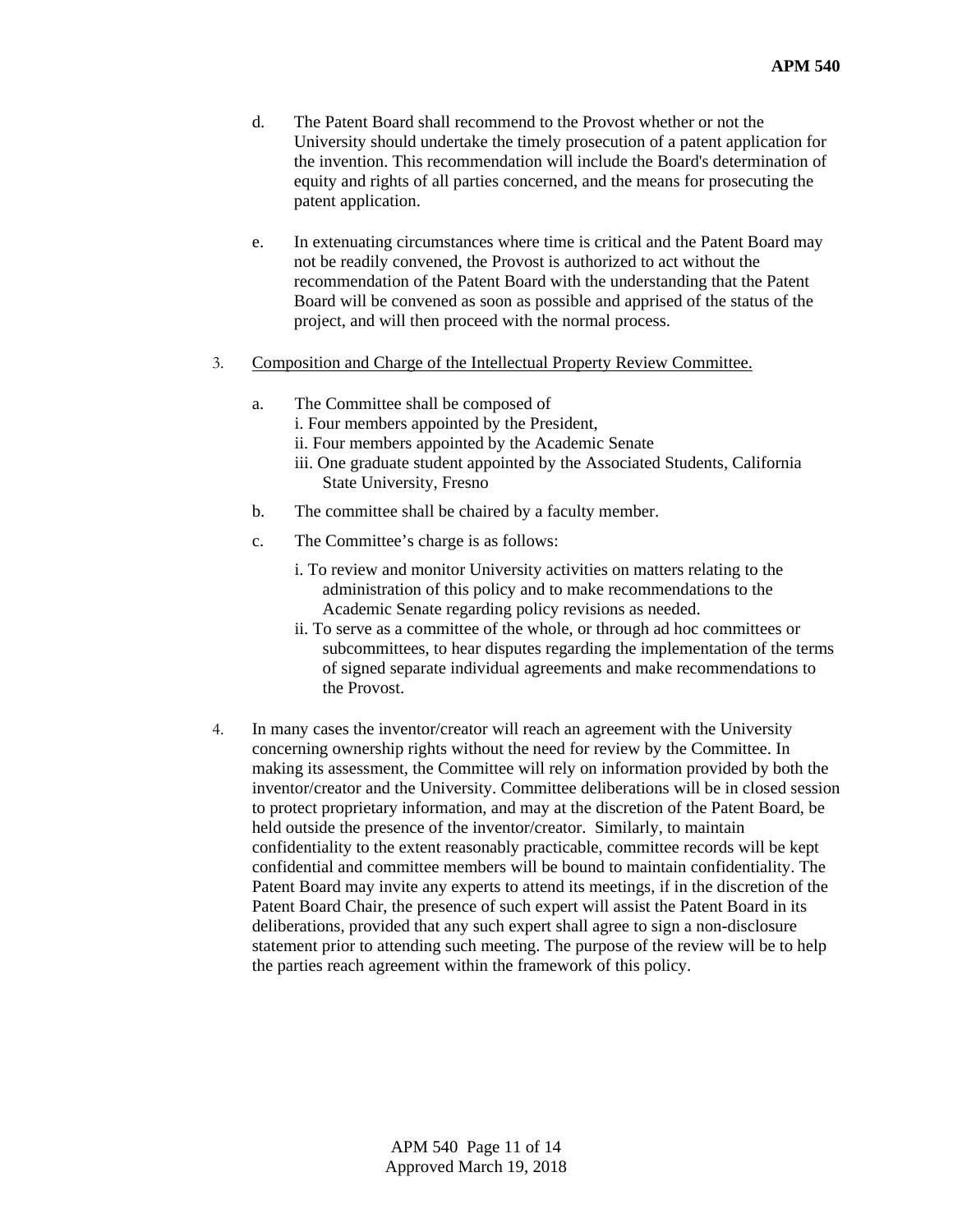In the event of any disagreement among interested parties concerning interpretation or application of this policy, the Committee will serve as the appellate body advisory to the Provost. In cases where the Committee is unable to resolve such disagreements to the satisfaction of the interested parties, then it shall submit a written recommendation for resolution of the dispute to the Provost for a final administrative decision. The final resolution of any disagreement concerning the application or interpretation of this policy will be governed by applicable law and collective bargaining agreements.

At the beginning of each academic year, the Corporation will provide to the University and Foundation, which will in turn provide to the Division of Research and Graduate Studies a summary statement of income and expenses from intellectual property in which the University has an interest, if any, and an accounting of income and disbursements of the Commercialization Fund and the Research Fund (see IV-B). The Division of Research and Graduate Studies will submit this information to the Intellectual Property Review Committee, in a written report of all the activities in which that Office has been involved in the preceding year.

5. University Assistance. The protection and commercialization of intellectual property requires close attention to relevant laws. For example, for a patentable invention, one must carefully and properly document all activities involved in developing the invention from conception to reduction to practice. In addition, there are reasons to preserve secrecy for certain time periods so that the value of the invention can be adequately protected. These considerations often run counter to the typical academic approach of quickly sharing knowledge in the form of presentations at professional meetings and publications in scholarly journals.

Even when the University does not own intellectual property under this policy, or does not enjoy an equity interest in it, the Division of Research and Graduate Studies can provide guidance to faculty and students about the basic process for and issues regarding protection of intellectual property. Further, under certain circumstances in which the University holds an equity interest, legal, financial and business assistance may be provided to faculty who wish to protect or commercialize their intellectual property. The University's decision to provide such assistance would be made on a case-by-case basis.

At the very least, inventors/creators should file a disclosure statement (see Section III.C.1) with the University, through the Division of Research and Graduate Studies. The disclosure serves as an important element in the protection process since it is dated and includes a description of the invention, including when it was conceived and reduced to practice. The Division of Research and Graduate Studies maintains this disclosure as documentation to support potential patent claims. When the University provides out-of-pocket support in the form of costs and fees to support intellectual property interests, it is entitled to recoup proceeds derived from those intellectual property interests to reimburse the University for its out-of-pocket costs and fees before any distributions are made to the inventor/creator or any third party entity.

6. Inactivity. If a determination has been made that the University owns or has an equity interest under this policy in a particular intellectual property, a decision to

> APM 540 Page 12 of 14 Approved March 19, 2018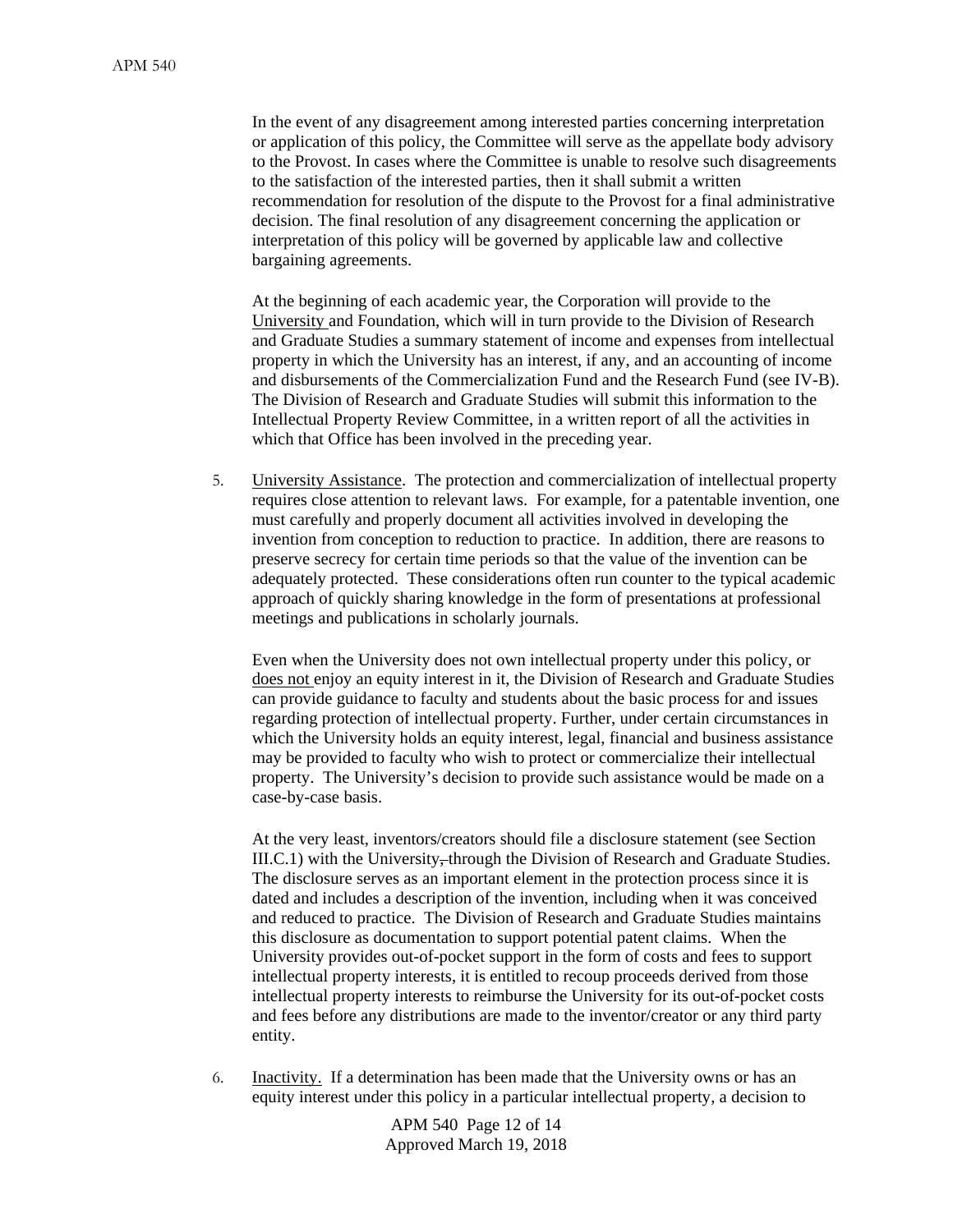pursue protection and commercialization of that property will normally be made within six months of a request by the inventor/creator for such a decision. If the University decides to pursue protection and commercialization it must then act diligently in this regard. If the University fails to act diligently the inventor/creator may request reconsideration of the decision to pursue. Alternatively, if the University determines not to pursue protection/development of the intellectual property, it will renegotiate its ownership and/or equity rights with the creator/inventor.

#### B. The Creator/Inventor.

- 1. Required Disclosures. This policy addresses circumstances in which the University owns intellectual property created by faculty, staff and students, or enjoys an equity interest in it. When these circumstances exist, the faculty, staff or students who create the intellectual property shall file a disclosure statement with the Foundation. At the appropriate time, the Dean of the Division of Research and Graduate Studies may refer the disclosure, as appropriate, to the intellectual property Rights Committee or the Patent Board, which will assess rights of all interested parties consistent with other sections of this policy.
- 2. Protection and Commercialization. When the University owns, or enjoys an equity interest in, intellectual property under this policy, and has elected to pursue protection and commercialization of that intellectual property, the inventor/creator is expected to cooperate with the University and Foundation at the University/Foundation's expense, in the protection and development of the intellectual property, including executing appropriate written instruments to perfect legal and equity rights. It is anticipated that the inventor/creator, if he/she so chooses, will be an active participant in decisions regarding the further development, commercialization and/or licensing the intellectual property

#### C. Assignments of Interest.

1. Any transfers of ownership between those with any interest in specific intellectual property shall be documented through appropriate legal instruments, such as assignment agreements, in a form consistent with applicable law and regulations.

#### **IV. INCOME ALLOCATIONS**

- A. General Objectives. In the transfer of intellectual property and allocation of net proceeds derived from intellectual property, the general objectives are to direct funds toward the inventor(s)/creator(s), assure the transfer and development of those discoveries for the public benefit, and provide for the funding of future creative effort by University faculty, students and staff.
- B. Intellectual Property Funds. When the University owns intellectual property or enjoys an equity interest in it, the University's share of net proceeds derived from that intellectual property generally will be allocated to support the mission of the university as described previously in Section II. D.
- C. Departing Inventors/Authors. Any income allocations to which a faculty, staff member or student is entitled hereunder, shall continue to be made to such faculty, staff member or student even after he or she has left the University.

APM 540 Page 13 of 14 Approved March 19, 2018